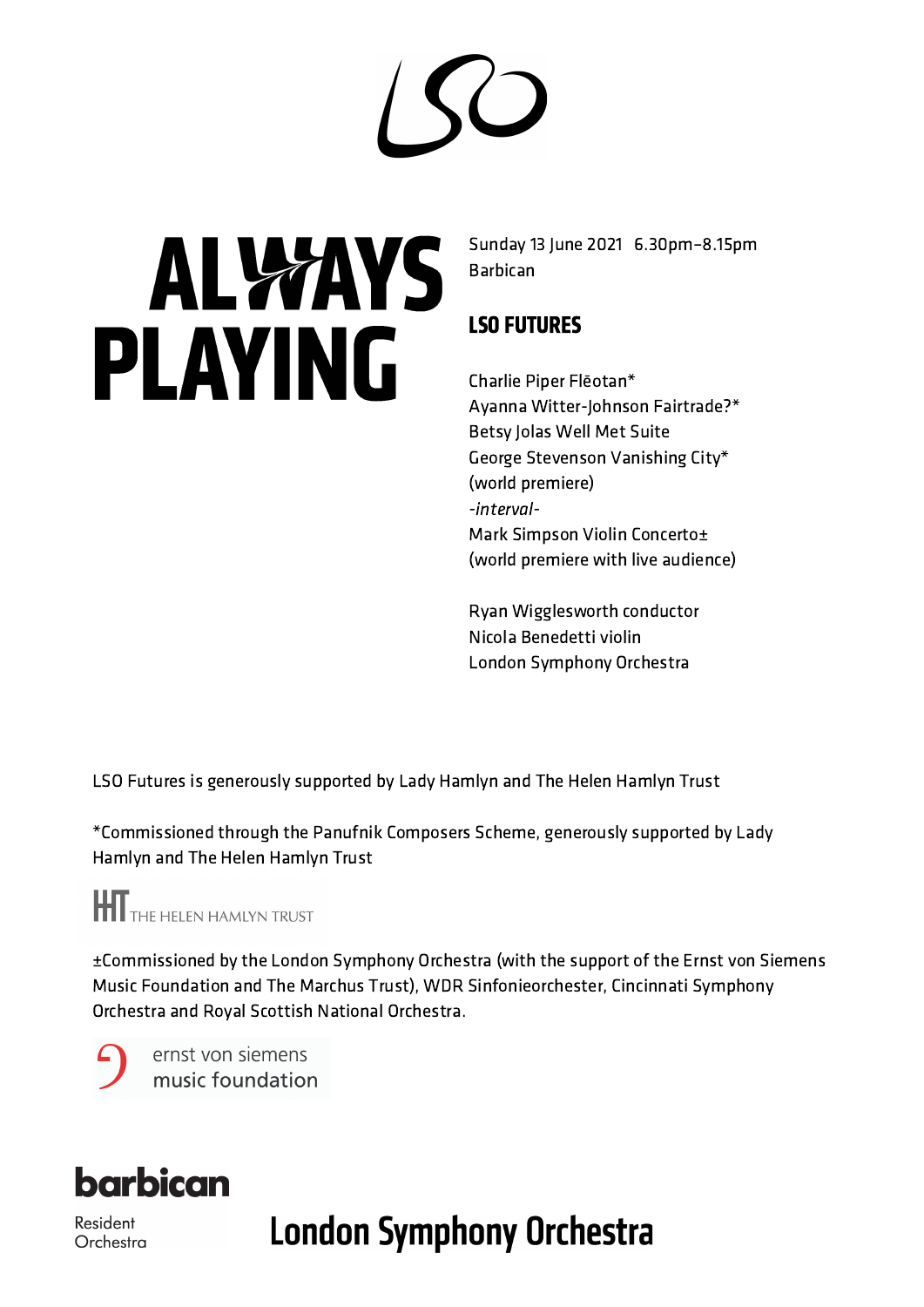#### Welcome

A warm welcome to this LSO Futures concert. After 14 months away, it was wonderful to return to our Barbican home last month and share with an audience the joy of live music. Sincere thanks to all who have supported us through these challenging times: your generosity has enabled us to continue sharing music with audiences across the globe, and now continues to assist our return to live performance and our recovery from the pandemic.

Tonight's concert is devoted to music of our time, and particularly highlights alumni of the LSO Panufnik Composers Scheme, which launched in 2005. Since then, almost 100 early-career composers have taken part in the Scheme, among those Charlie Piper (2007 cohort) and Ayanna Witter-Johnson (2008), whose works Flēotan and Fairtrade? open the concert.

Following a performance of Betsy Jolas' Well Met Suite, we conclude the first half of the concert with a new piece by George Stevenson, Vanishing City, which was commissioned following his time on the LSO Panufnik Composers Scheme in 2018. Our sincere thanks to Lady Hamlyn and The Helen Hamlyn Trust for their long-standing support of the LSO Panufnik Composers Scheme, and for their generous support of tonight's concert.

After the interval, we are joined by Nicola Benedetti for the first performance with a live audience of Mark Simpson's Violin Concerto, which was premiered online by the LSO in April this year, to great acclaim. We are very grateful to both Nicola Benedetti and conductor Ryan Wigglesworth for stepping in at short notice for this concert, as François-Xavier Roth and Patricia Kopatchinskaja were unable to perform due to travel restrictions, and it is a pleasure to welcome them both tonight.

I hope you enjoy this LSO Futures concert. Our thanks to all of you for your support through the 2020/21 season and beyond, and we can all look forward to brighter times of more music making with live audiences ahead. Details of LSO concerts at the Barbican from September 2021 will be announced on our [website](https://lso.co.uk/) shortly.

Karningn Mulphell

Kathryn McDowell CBE DL; Managing Director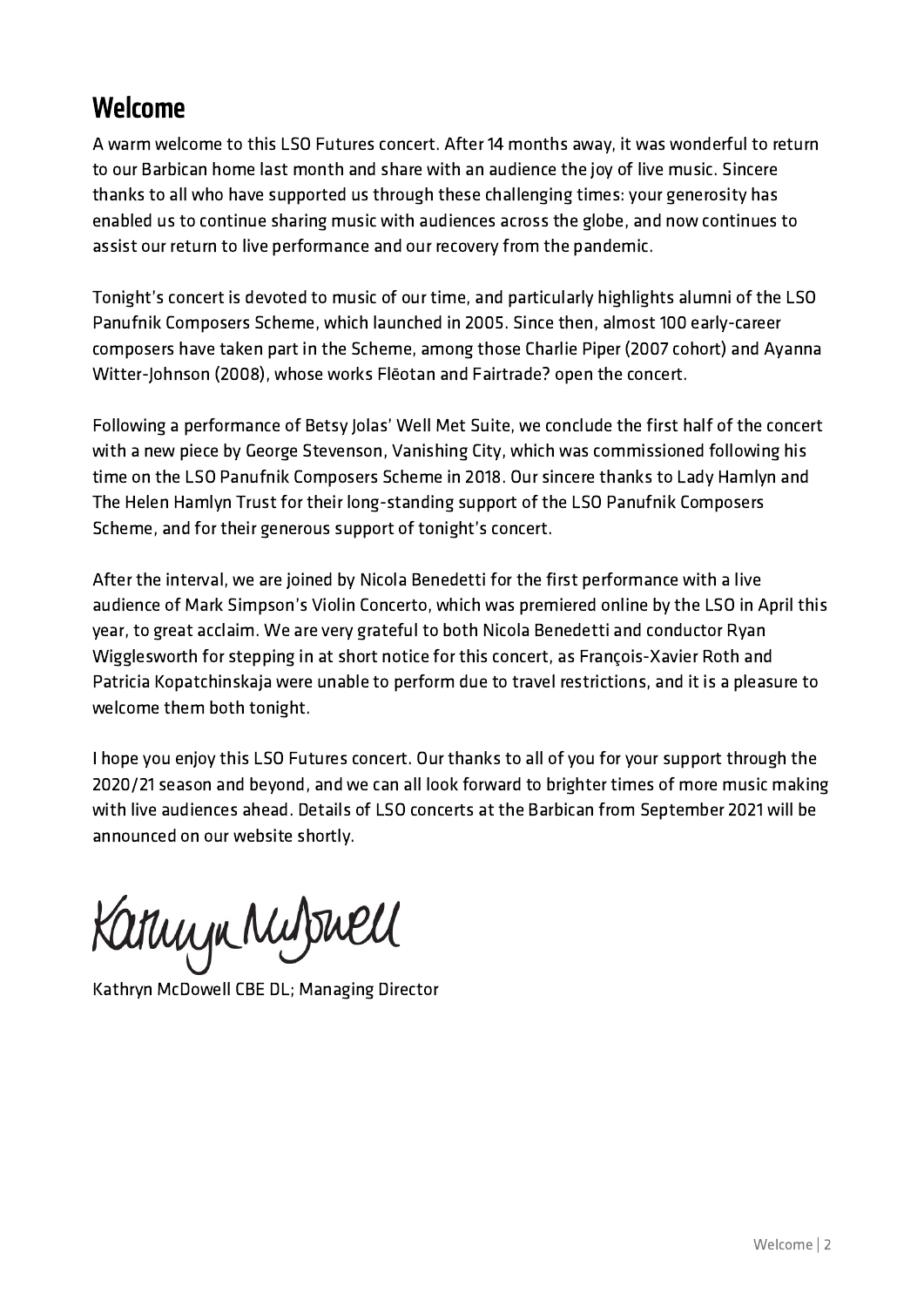### Charlie Piper Flēotan 2007| 4 minutes

Being gifted the opportunity to write for a professional orchestra is every young composer's dream. For Charlie Piper, the chance to write a short orchestral work for the LSO as part of the 2007 LSO Panufnik Composers Scheme was a wish come true. 'I was like a kid in a sweet shop', he remembers. 'My creative process was probably upstaged by wanting to try out a million different ideas in a short space of time and trying to impress with orchestrational panache.' Personal misgivings aside, Flēotan is an exquisitely shaped work, one that would go on to become a sketch for a larger work, The Twittering Machine, which Piper composed in 2008 and which was premiered by the LSO in the 2008/09 season.

Flēotan takes its title from Old English, a word meaning both 'to float' and 'fleeting'. These double meanings form the building blocks of Piper's score, which at four minutes long is literally 'fleeting'. But it is also sinuousness enough to suggest that the music itself were floating on tenuous, shifting foundations.

'The image I began with was of an object floating in the wind being pulled around in different directions. The work begins pretty statically, hovering on a gentle breeze but with the ebb and flow of the wind the energy changes quite rapidly, creating fleeting moments.' Charlie Piper

These energetic fluctuations become increasingly volatile, whipping the music into a series of false summits which keep deviating the work from its intended course. Colours and textures flicker and glimmer as they come into view and then subside once more. In spite of these diversions, Piper's descending harmonic sequence creates a deep and inexorable pull that eventually draws us towards an explosive finish.

Note by Jo Kirkbride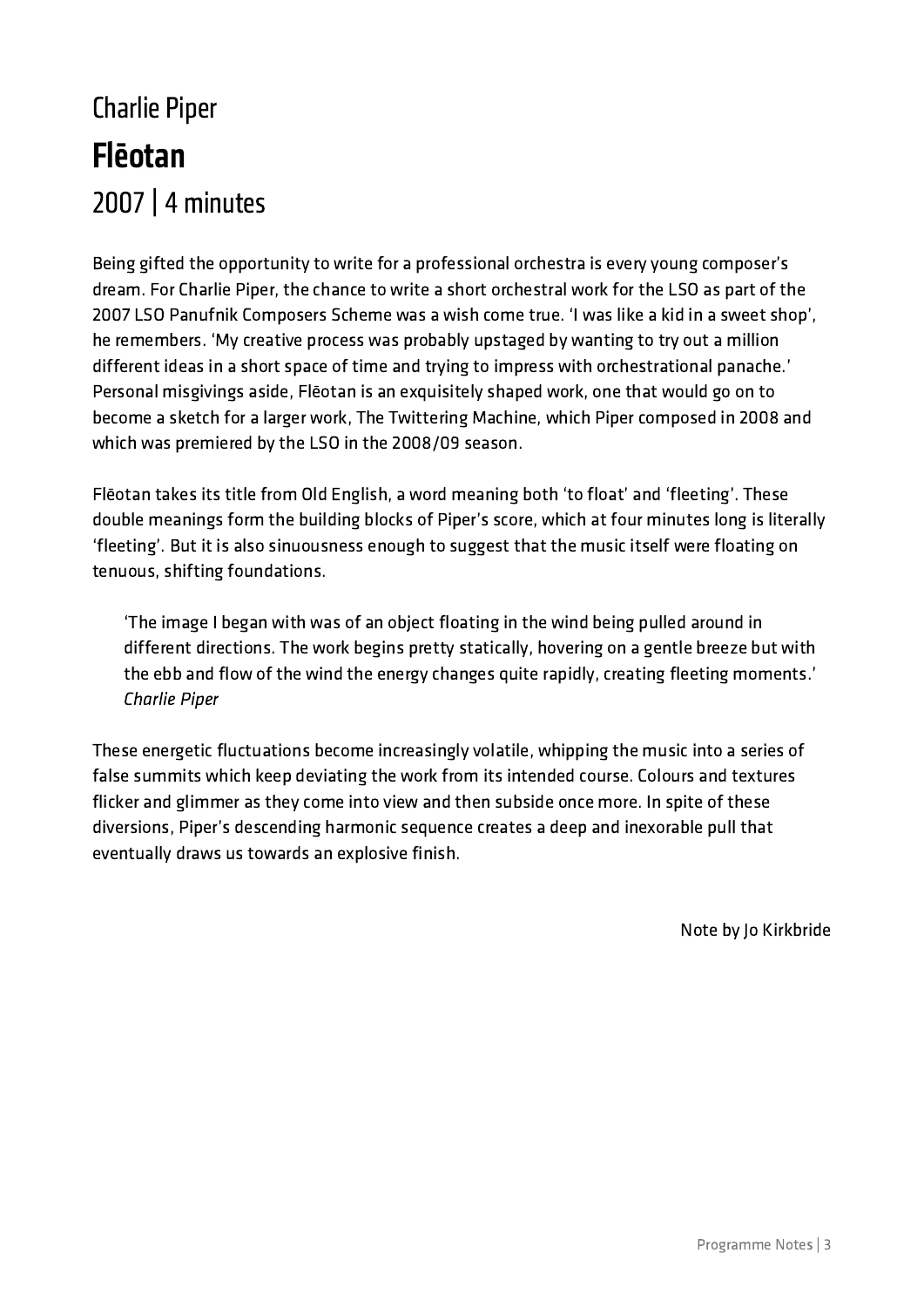## Charlie Piper

b 1982

Charlie Piper was a teenager when he first realised he 'might have something' as a composer. He had been learning the piano, violin and percussion for several years, and describes how the act of composing had increasingly become 'an asylum from the horrors of adolescence'. But it was success in a local composing competition that signalled the start of a burgeoning career – that, and the act of unsettling his violin teacher with his new music. 'He had very conservative tastes', he explains, 'and it made me realise that I was more excited about writing rather than trying to learn traditional violin repertoire.'

Piper was just 24 when he won the RPS Composition Prize in 2006, and went on to win the 13th International Young Composers Meeting in Apeldoorn the following year. Since then, his music has been performed at the Cheltenham, Huddersfield, Gaudeamus, Mizzou, Bang-On-A-Can and Aix-en-Provence Festivals, and by groups including the London Symphony Orchestra, BBC National Orchestra of Wales, Britten Sinfonia and London Sinfonietta. Stylistically, his music is difficult to categorise and he is the first to admit that it has fluctuated dramatically over the years. 'I get excited by too many things', he explains. 'Sometimes I get inspired by an idea, a word, an image or a poem and that can inform the musical content. Sometimes I just begin with musical ideas.' Despite these oscillations, and although he is reluctant to single out his musical heroes or influences, there is a distinctive vibrancy to his scores, which centre around flares of colour and flickering, pointillist textures.

Composer profile by Jo Kirkbride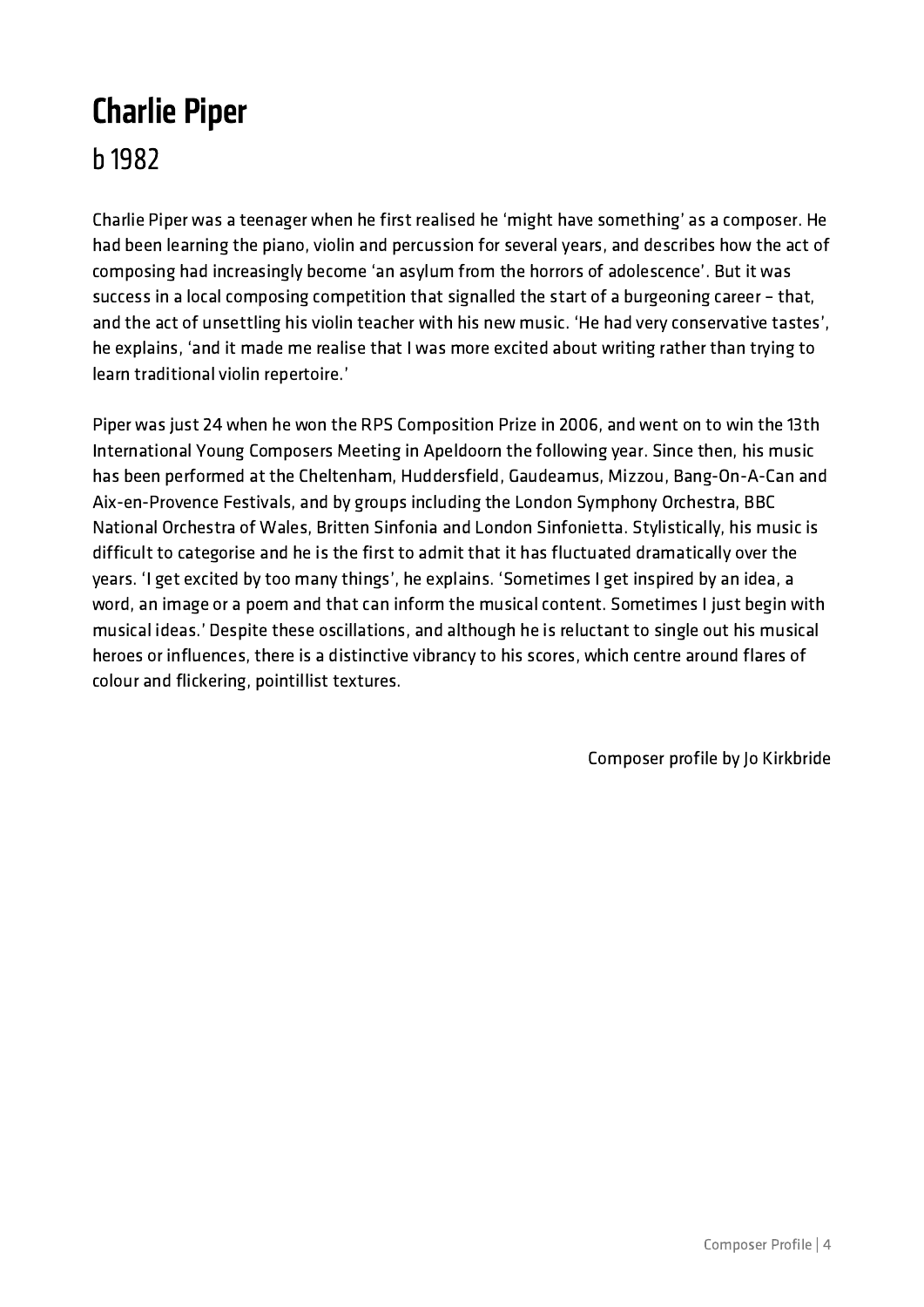### Ayanna Witter-Johnson Fairtrade? 2008 | 3 minutes

Like so much of her music, Ayanna Witter-Johnson's Fairtrade? has a serious and thoughtprovoking message at its core. And although she composed it as part of the LSO Panufnik Composers Scheme more than ten years ago, its subject matter — the demand for 'fast fashion' — remains as much a cause for concern as ever.

'This fast-paced, low-cost manufacturing process comes at a high cost in other areas, such as impeding many millions of young people from receiving formal education, suffering abuse and in some cases incurring fatal injuries … I hope the piece will encourage us to consider our economic choices and the cost of our convenience at others' expense.' Ayanna Witter-Johnson

Fairtrade? is a hypnotic and compelling work that is as clever as it is instructive. Woven into the fabric of the score, indeed the very fibres of the score itself, are the sounds of the factory. We hear the clatter of the machines, the incessant, monotonous clacking of the repetitive processes, and peering through the gloom, just occasionally, the lone voice of a solo cello or violin rising from the back desks. This in itself is a pointed move, an attempt to shine a light on those who are often left lurking in the background, like the unseen craftsmen who labour tirelessly on our clothing, and never receive the recognition (or care) they deserve. For Witter-Johnson, it was a chance to overturn a few musical norms too: 'Within an orchestral setting, much like a workforce, there are unspoken rules and a sense of hierarchy – I wanted to subvert that a little to highlight the message.'

Note by Jo Kirkbride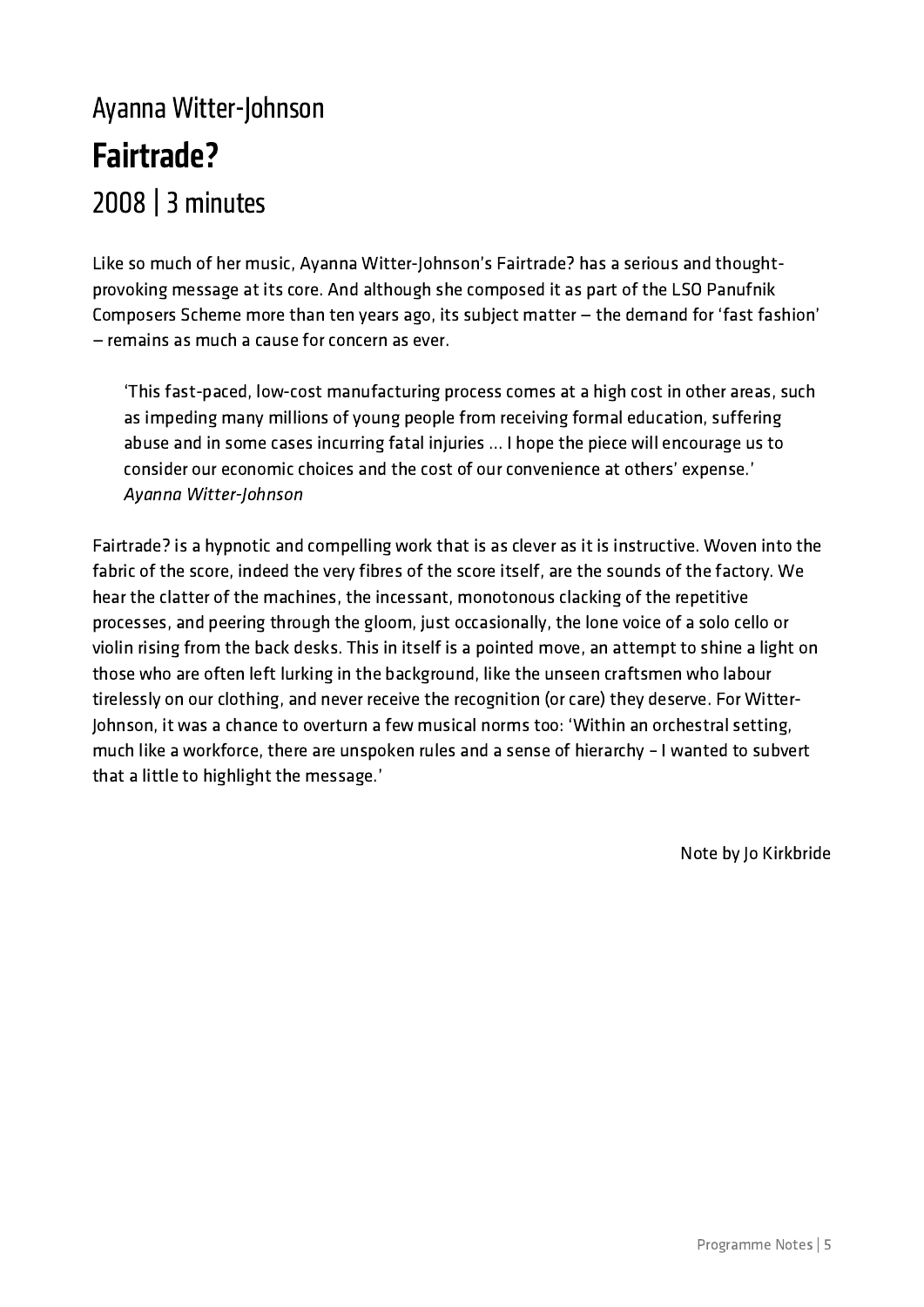#### Ayanna Witter-Johnson b 1980s

Some composers defy succinct definition, and shoehorning Ayanna Witter-Johnson into a tidy profile is no mean feat. Her music blurs boundaries between classical and alternative RnB – two genres that rarely coexist – and you are just as likely to find her singing while playing the cello, as you are to find her poring over an orchestral score. This remarkable confluence of styles stems from a childhood that was saturated with music of every shape and colour. 'My dad and uncle are DJs and my mum loves to sing,' says Ayanna, 'so I embraced a pretty healthy diet of classical piano and cello studies while absorbing pop culture, soul, jazz, reggae, hip-hop and RnB music throughout my childhood and until now.'

Witter-Johnson was just three years old when her mother spotted an aptitude for music and took her to her first piano lesson, and she took up the cello as her second instrument (now very much her first) when she was 13. She went on to graduate with a first from both Trinity Laban and the Manhattan School of Music, and in 2009 was featured as an Emerging Artist in Residence at London's Southbank Centre. Since then, she has been commissioned by the Ligeti Quartet, Kronos Quartet and London Symphony Orchestra, collaborated with Anoushka Shankar and Courtney Pine, and been nominated for a MOBO award. She cites Bob Marley and Stevie Wonder among her greatest influences as readily as she does Bach and Debussy, and while many of her works chronicle her experience as a female artist in the 21st century, she is also no stranger to tackling issues of social oppression and globalisation. Her music is impossible to label (and why should we?) but its guiding principle is one of authenticity and personal truth.

Composer profile by Jo Kirkbride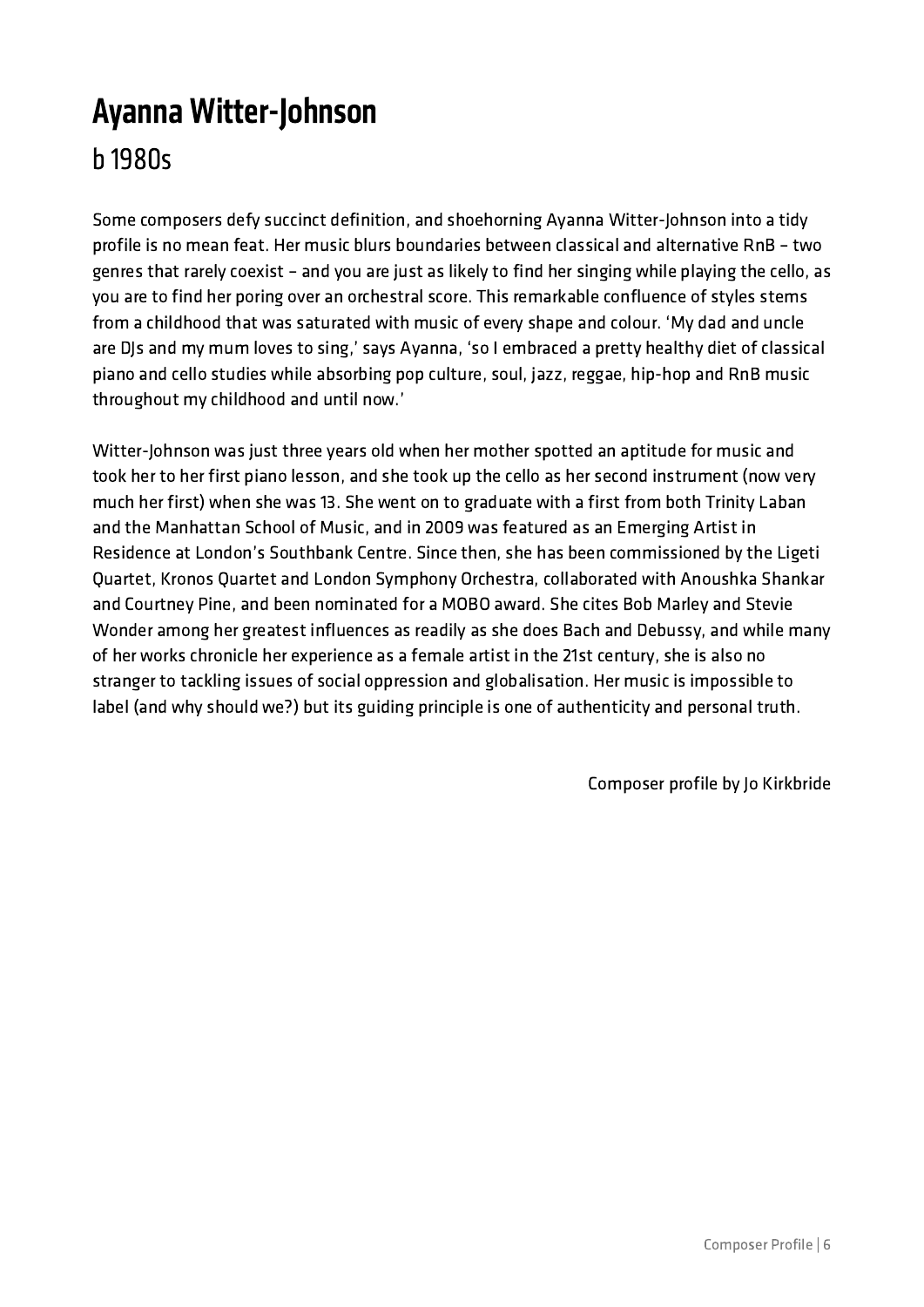### Betsy Jolas **Well Met Suite** 2016 | 10 minutes

Betsy Jolas wears her musicality lightly. She is neither tethered to traditions, nor dismissive of them. Indeed, she has said that she views herself as part of a musical continuum, but feels no pressure to conform to the fashions of the time. This is particularly evident in her give-or-take attitude to the serialism movement, but even more so in her theatrical works which play with musical conventions.

An earlier piece from 2004, her Well Met 04 – Pantomime for 12 strings, takes a typical concert rehearsal as its starting point and transforms this everyday occurrence into a farcical pantomime, with a few wry observations about musicians' habits along the way. We watch as the ensemble is 'constantly disturbed by the seven violins practicing outside and who are finally made to quiet down', and later witness a heated argument about the intricacies of baroque ornamentation. The conductor is 'hardly welcomed' and eventually has to hand over control to Violin 1, whose own approach to direction is to dismiss the other instruments through multiple cadenzas, each more spectacular than the last. It is a perfectly observed farce, one that would leave even the most robust of musicians squirming in their seat.

But the Well Met Pantomime is also just that – a pantomime. Having received several requests for a new work for string ensemble, in 2016 Jolas transformed four of the Pantomime movements into a suite in their own right, the Well Met Suite we hear today. It incorporates excerpts that Jolas identified as 'the most developed and least tied to theatrical action' and the results are remarkable. Instead of being uncomfortable flies on the wall in a fractious rehearsal room, we become listeners to a beautifully crafted set of miniatures, finely drawn and deftly delivered.

Note by Jo Kirkbride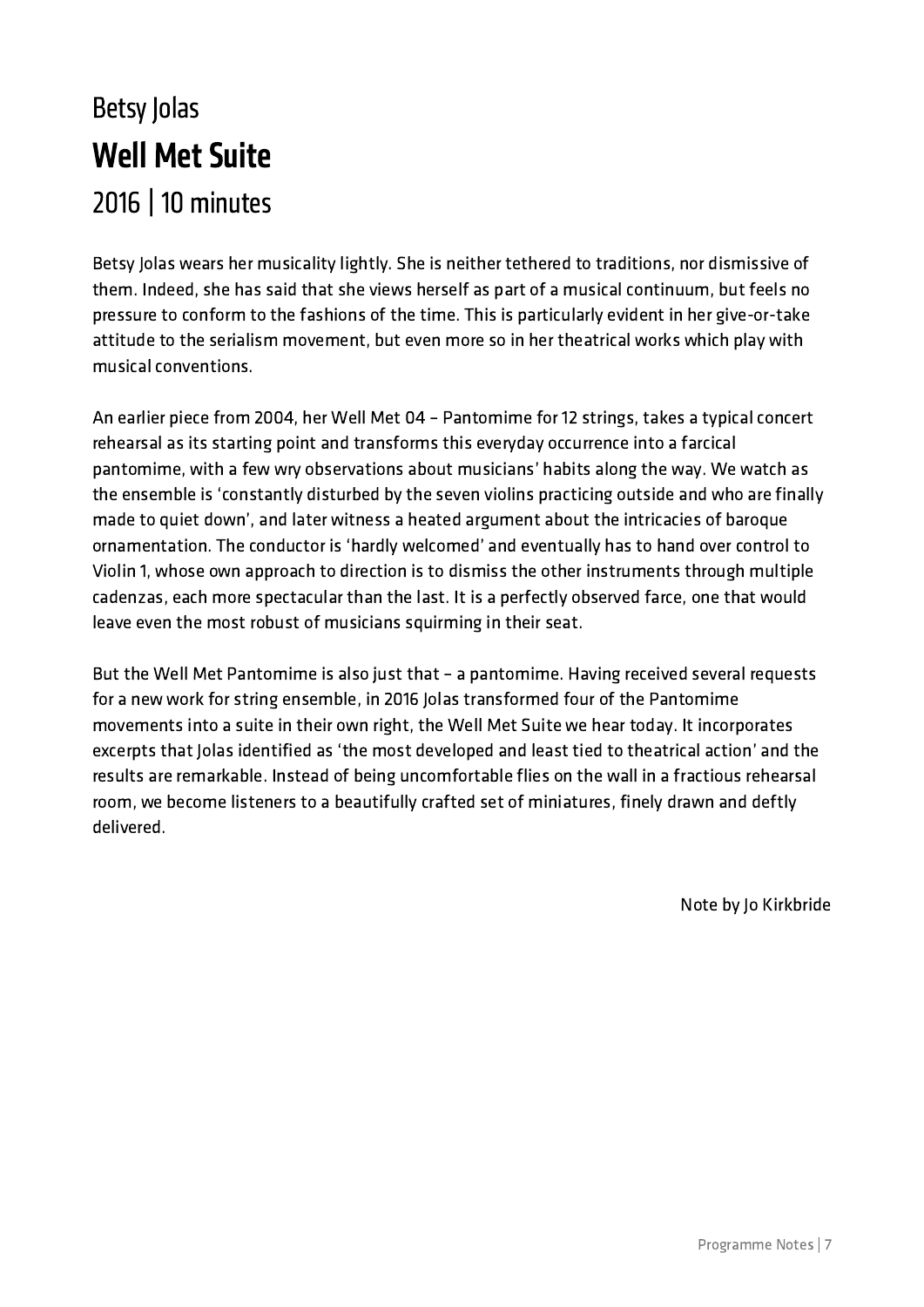#### Betsy Jolas b 1926

Betsy Jolas has had the kind of career that most musicians could only dream about. She studied in Paris with composers Darius Milhaud and Olivier Messiaen, was family friends with Ernest Hemingway, James Joyce and Henri Matisse, and sang the Verdi Requiem under the direction of Arturo Toscanini. Now 94 years young, she is still composing. 'I want to remain curious. You should never think that you've achieved something. Even at this point of my career, I always feel a bit worried', she said in 2005 – aged 79.

Jolas' music seems to defy the era from which it was born. Hers was the time of Stockhausen and serialism, of systems and procedures, and yet although her works are almost unilaterally atonal, they are deeply expressive and rooted in song. She remembers: 'A while ago, some PhD students were trying to find twelve-tone rows in my music, and they got frustrated when they couldn't find any. I told them to stop trying! I don't have a system – I can't teach how to write music that sounds like mine.'

The human voice has been a preoccupation for as long as Jolas can remember. Her mother was a singer and Jolas sang in choirs throughout her formative years, and this seems to have left an indelible imprint on her music. Her scores sing even when they are purely instrumental, so much so that she has composed sets of 'Lieder' (songs) for numerous instruments, while in her piece Mon Ami (1974), she asks the pianist simultaneously to sing and play, the voice melding with the sound of the piano. Her works are as steeped in the contrapuntal traditions of the Baroque and Renaissance periods as they are in the swirling, textural landscapes of French impressionism.

'My roots are in the entire history of music, not just in contemporary music. I feel privileged to be related to all that great music of the past.' Betsy Jolas

Composer profile by Jo Kirkbride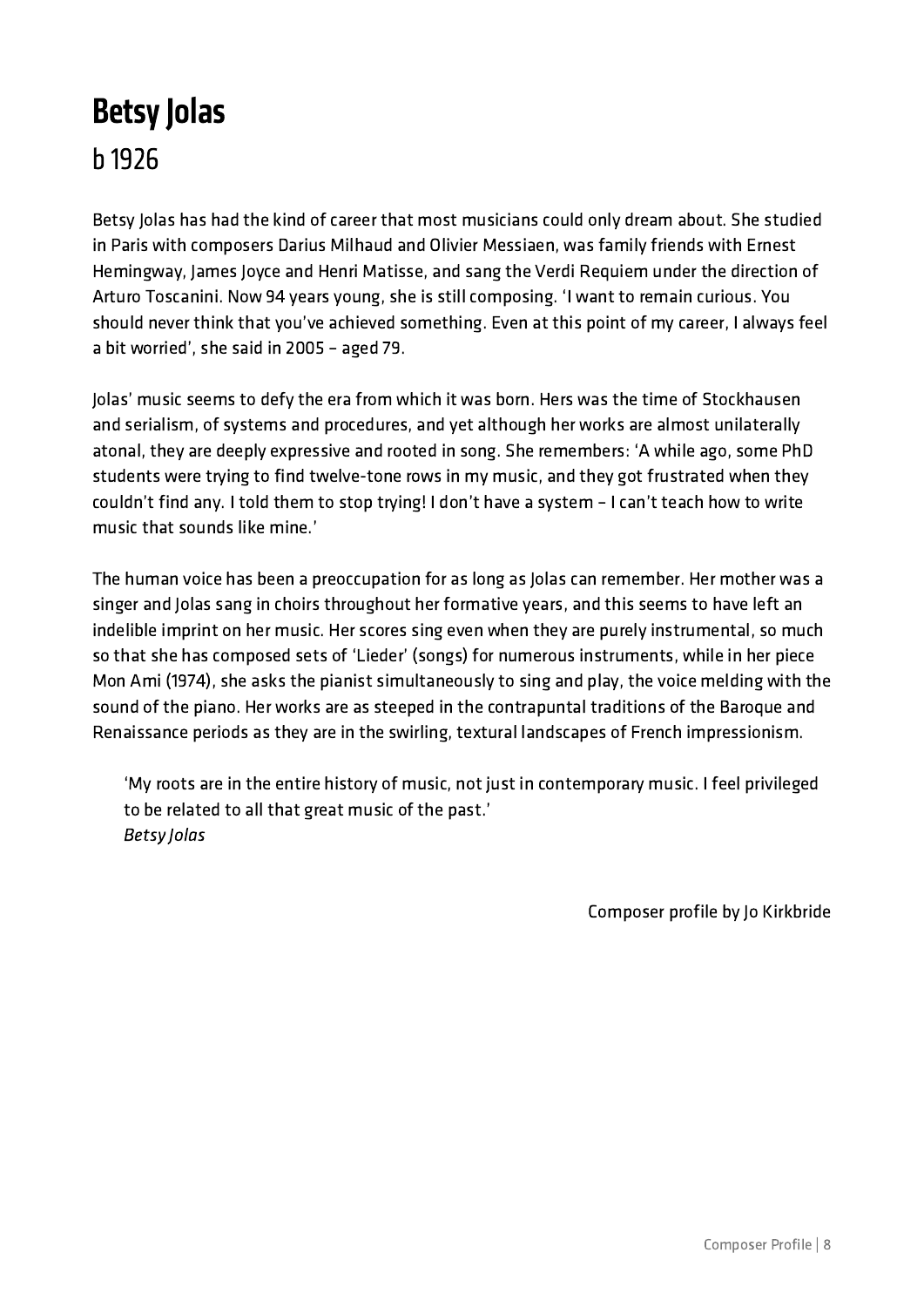#### George Stevenson **Vanishing City** 2020 | 5 minutes world premiere

In 1941, under attack from German bombing raids, the wartime authorities in Leningrad took the unusual step of trying to camouflage the city's most prominent buildings. Over many cities in World War II, churches and similar buildings were used by pilots to line up their bombing runs: Leningrad's particular problem was that its largest domes and spires couldn't be more prominent: they were huge, and painted in glorious gold. To address the issue, a group of four mountain climbers, two men and two women, were drafted in to scale the city's highest points, and conceal them with paint or canvas. These included the golden dome of St Isaac's cathedral, the spire of the cathedral of Sts Peter and Paul (considered the tallest Orthodox building in the world), and the golden steeple of the Admiralty, which was stitched into a vast canvas 'skirt' weighing half a tonne. Work continued through the first, brutal winter of the siege of Leningrad and by early 1942 the city's magnificent skyline was completely obscured.

Stevenson's score is in short, dramatic episodes, with markings such as 'maestoso', 'nervoso' and 'misterioso'. It isn't hard to ascribe to these alterations of orchestral pomp and eerie quietude something of the emotions felt by those four climbers as they braved gunfire, siege conditions and a bitterly cold winter to conceal their proud city's most iconic buildings. The recurring chimes of tubular bells, glockenspiel and harp both remind us that many of these buildings were sacred, and capture in sound the feeling of grandeur disappearing from view.

Note by Tim Rutherford-Johnson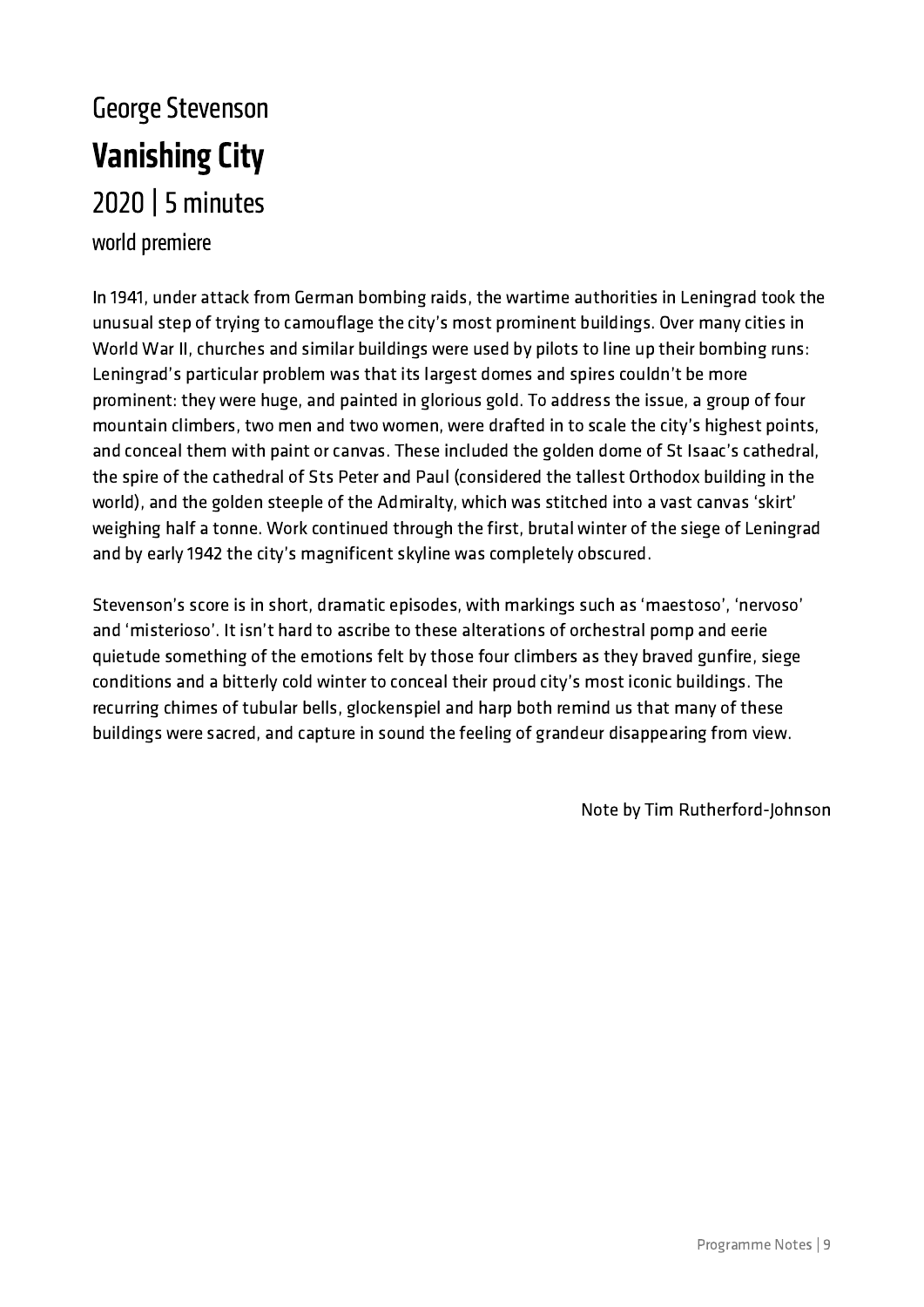#### **George Stevenson**

b 1987

George Stevenson was born in Edinburgh in 1987 and grew up performing as a jazz pianist around Scotland. After a Masters in Physics from Imperial College London, he completed postgraduate studies at the Guildhall School of Music & Drama followed by Moscow Conservatoire, and spent several years working with Boston Consulting Group. His teachers include Julian Anderson, Joseph Phibbs and Alexander Tchaikovsky.

George's music is just as likely to take inspiration from his background in science (Trees Made of Air, 2019, and Algol, 2018) as it is to draw from strange imagined worlds (Les Machines de l'île, 2017) or the folksong of Southern Russia (Stavropol, 2016).

In early 2019, his orchestral piece False Summit was performed by the LSO under François-Xavier Roth through the LSO Panufnik Composers Scheme, leading to a further commission for the Orchestra, heard tonight. George was recently featured by Psappha Ensemble as recipient of their Peter Maxwell Davies Commission. Later this month his orchestral work Braided Waters will be performed by the Royal Scottish National Orchestra under Jonathan Berman as part of the RSNO Composers' Hub.

George has also worked with musicians of the Russian National Orchestra, Berkeley Ensemble and BCMG NEXT, as well as dancers of the Bolshoi Ballet. Past awards include First Prize in the St Magnus Composers' competition, and the Dvořák Prize at the International Dvořák Competition. George was a 2018 PRS Accelerate Scheme composer and winner of 'The Night With...' and 'Risuonanze' Calls for Scores.

#### Interval – 25 minutes

You are welcome to leave your seats during the interval. Drinks can be purchased from the bars to be enjoyed on the Lakeside terrace, or at your seat in the Hall.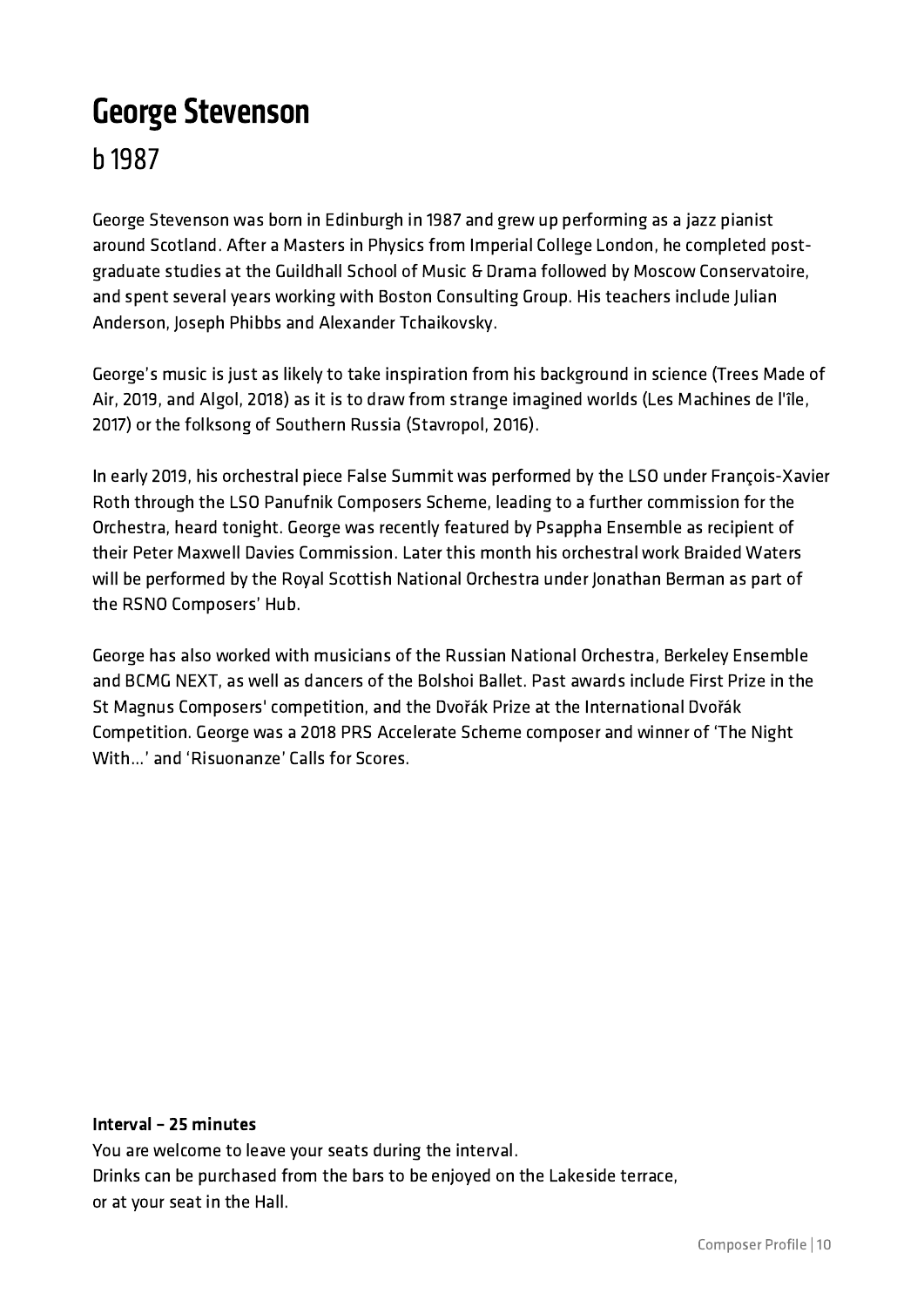# **Mark Simpson** Violin Concerto

2020 to 2021 | 45 minutes

world premiere with live audience

for Nicola Benedetti

1 Lamentoso 2 Dance 3 Andante Amoroso 4 Cadenza 5 Presto con fuoco – Finale

I started my Violin Concerto just before the UK's first Covid-19 lockdown in March 2020, and my initial musical ideas were hopeful, singing, full of life. As the pandemic worsened I quickly realised that it was impossible to 'carry on as normal' and the work would need to explore a different set of responses.

The concerto begins, quietly, calmly, as if from nowhere, with a statement of B-flat minor in the strings, over which the violin laments, drawing us into a world of stillness and reflection in the first movement. A moment of transition launches us directly into the next movement.

Movement two is a fast, energetic dance that is in essence a response to having a huge amount of pent-up energy that I was unable to release during the period of lockdown restrictions. It hurtles us through various balletic tableaux.

Movement three is an impassioned love song tinged with moments of darkness.

The Cadenza fourth movement provides us with another moment of stillness and revisits material from the second movement.

The fifth movement begins with a devilish A minor tarantella that leads directly to the Finale. This opens with a simple melody in the violin which is then passed through winds, strings and brass, guiding us to a wild, raucous, energy-filled climax that leads to the work's close.

Note by Mark Simpson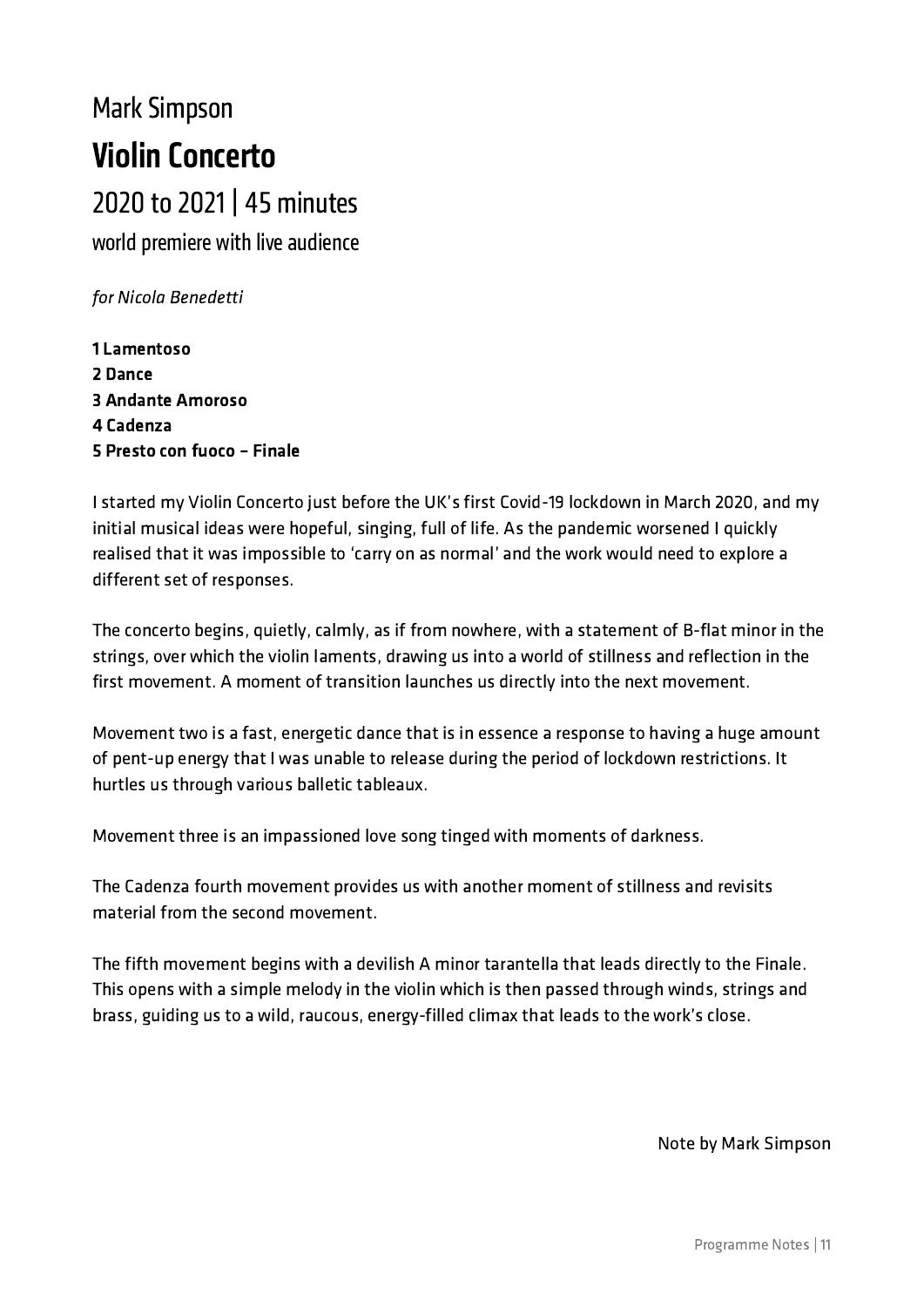### **Mark Simpson**

#### b 1988

Composer and clarinettist Mark Simpson (b 1988, Liverpool) became the first ever winner of both the BBC Young Musician of the Year and BBC Proms/Guardian Young Composer of the Year competitions in 2006. He went on to read Music at St Catherine's College, Oxford and studied composition with Julian Anderson at the Guildhall School of Music & Drama. Simpson was a BBC New Generation Artist from 2012 to 2014 and received a Borletti-Buitoni Trust Fellowship in 2014. In 2015 he was appointed Composer in Association of the BBC Philharmonic for a period of four years.

Simpson's oratorio The Immortal was premiered by the BBC Philharmonic at the 2015 Manchester International Festival to immediate critical acclaim. Other works with orchestra include Israfel, premiered by the BBC Scottish Symphony Orchestra, sparks commissioned for the 2012 Last Night of the Proms and A mirror-fragment… written for the Royal Liverpool Philharmonic Orchestra. His first opera Pleasure was commissioned by Opera North, the Royal Opera and Aldeburgh Music and premiered in 2016.

Chamber works include Hommage à Kurtág for clarinet, piano and viola, commissioned by the Salzburg and Edinburgh International festivals for premiere in 2016 by Simpson alongside Pierre-Laurent Aimard and Antoine Tamestit, and a solo clarinet work Darkness Moves commissioned by the Borletti-Buitoni Trust. Under his Composer in Association role with the BBC Philharmonic Simpson has composed a Cello Concerto for Leonard Elschenbroich in 2018 and a Clarinet Concerto for himself as soloist in 2019. His most recent work is his Violin Concerto for Nicola Benedetti.

A collection of Simpson's chamber works, entitled Night Music, was released in 2016 by NMC and 2020 brought a recording of wind ensemble music on Orchid Classics combining Simpson's Geysir with Mozart's Gran Partita. Simpson continues to perform widely as a soloist and chamber musician, with recent highlights including Nielsen's Clarinet Concerto at the BBC Proms with the BBC Symphony Orchestra and Sir Andrew Davis, and Messiaen's Quatuor pour la fin du temps at the Aldeburgh Festival with Pierre-Laurent Aimard, Isabelle Faust and Jean-Guihen Queyras. In 2016 he performed Magnus Lindberg's Clarinet Concerto with the BBC Philharmonic in Manchester, with the Mozarteum Orchestra in Salzburg conducted by HK Gruber and at the 2018 BBC Proms. Recent highlights included a feature as composer and performer at the 2020 Trondheim Chamber Music Festival.

Composer profile reprinted by kind permission of Boosey & Hawkes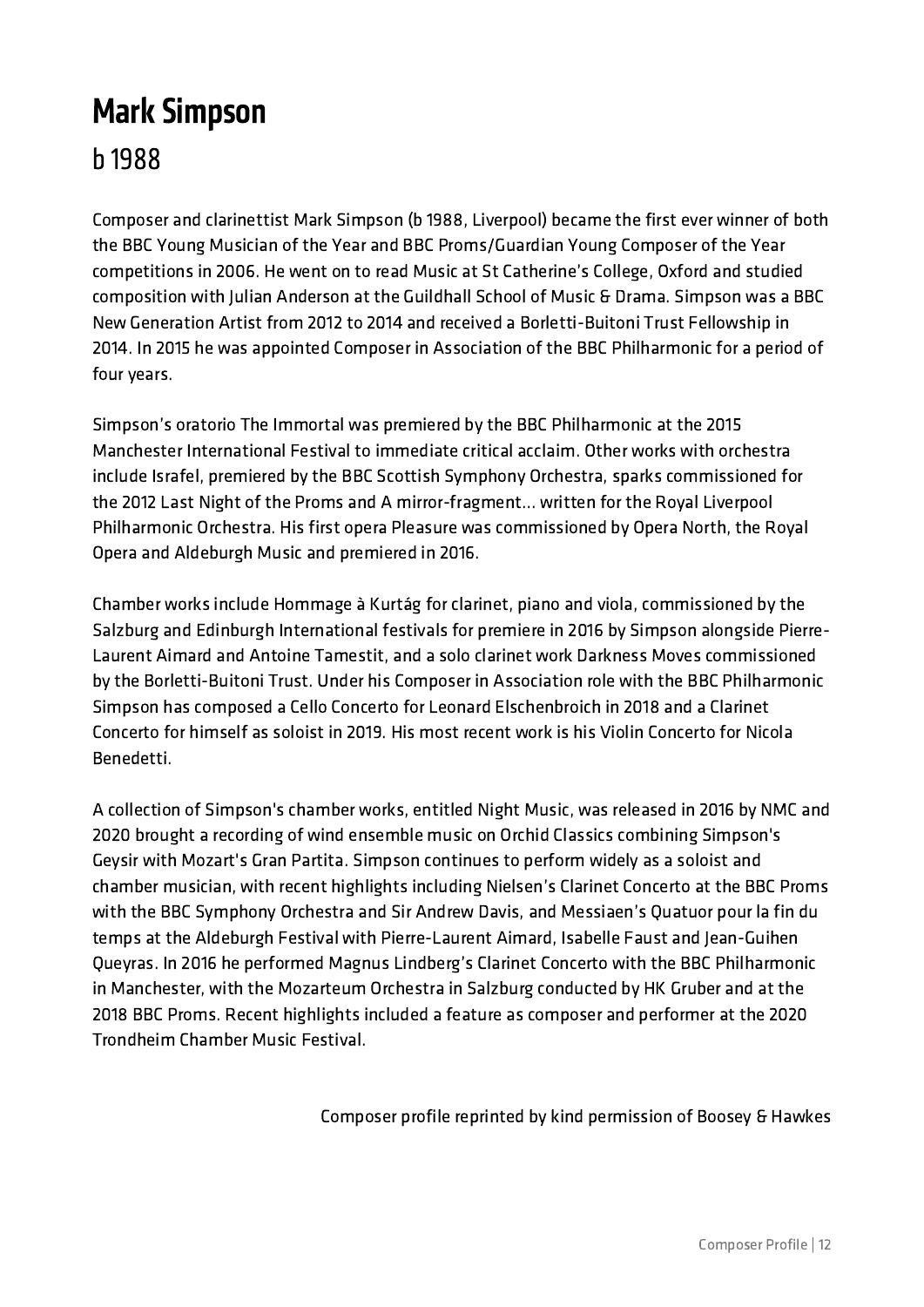### Ryan Wigglesworth

#### conductor

Ryan Wigglesworth has established himself as one of the foremost composer-conductors of his generation. He was Principal Guest Conductor of the Hallé Orchestra from 2015 to 2018 and Composer in Residence at English National Opera. He held the Daniel R Lewis Composer Fellowship with the Cleveland Orchestra for the 2013/15 and 2014/15 seasons and was Composer in Residence at the 2018 Grafenegg Festival. In close partnership with the Royal Academy of Music, he recently founded the Knussen Chamber Orchestra which made both its Aldeburgh Festival and BBC Proms debuts in 2019.

Recent opera engagements include Birtwistle's The Minotaur for the Royal Opera House, Covent Garden; Mozart's Così fan tutte, Bizet's Carmen and Glanert's Caligula for English National Opera; Britten's A Midsummer Night's Dream for Aldeburgh and a widely acclaimed performance of Mark-Anthony Turnage's The Silver Tassie with the BBC Symphony at the Barbican. In 2019 he made his Glyndebourne Festival debut with a new production of Mozart's The Magic Flute.

Recent concerts include appearances with the Royal Concertgebouw Orchestra, Chamber Orchestra of Europe, Bavarian Radio Symphony Orchestra, Finnish Radio Symphony, Netherlands Radio Philharmonic, Bamberg Symphony Orchestra, DSO Berlin, Bergen Philharmonic, London Symphony Orchestra, City of Birmingham Symphony, London Philharmonic, Philharmonia, BBC Symphony, BBC Scottish Symphony and the BBC National Orchestra of Wales at the BBC Proms, for whom he made three appearances in 2019.

The 2019/20 season saw debut visits to the Swedish Radio Symphony, RSO Vienna, Tokyo, Melbourne and Seattle, and future engagements include the Danish National Symphony Orchestra, Lahti Symphony Orchestra, Netherlands Radio Philharmonic Orchestra in the Concertgebouw, BBC SO and the Academy of St Martin in the Fields.

Born in Yorkshire, he studied at New College, Oxford and the Guildhall School of Music & Drama. From 2007 to 2009 he was a Lecturer at Cambridge University where he was also a Fellow of Corpus Christi College. In January 2019 he took up the position of Sir Richard Rodney Bennett Professor at the Royal Academy of Music.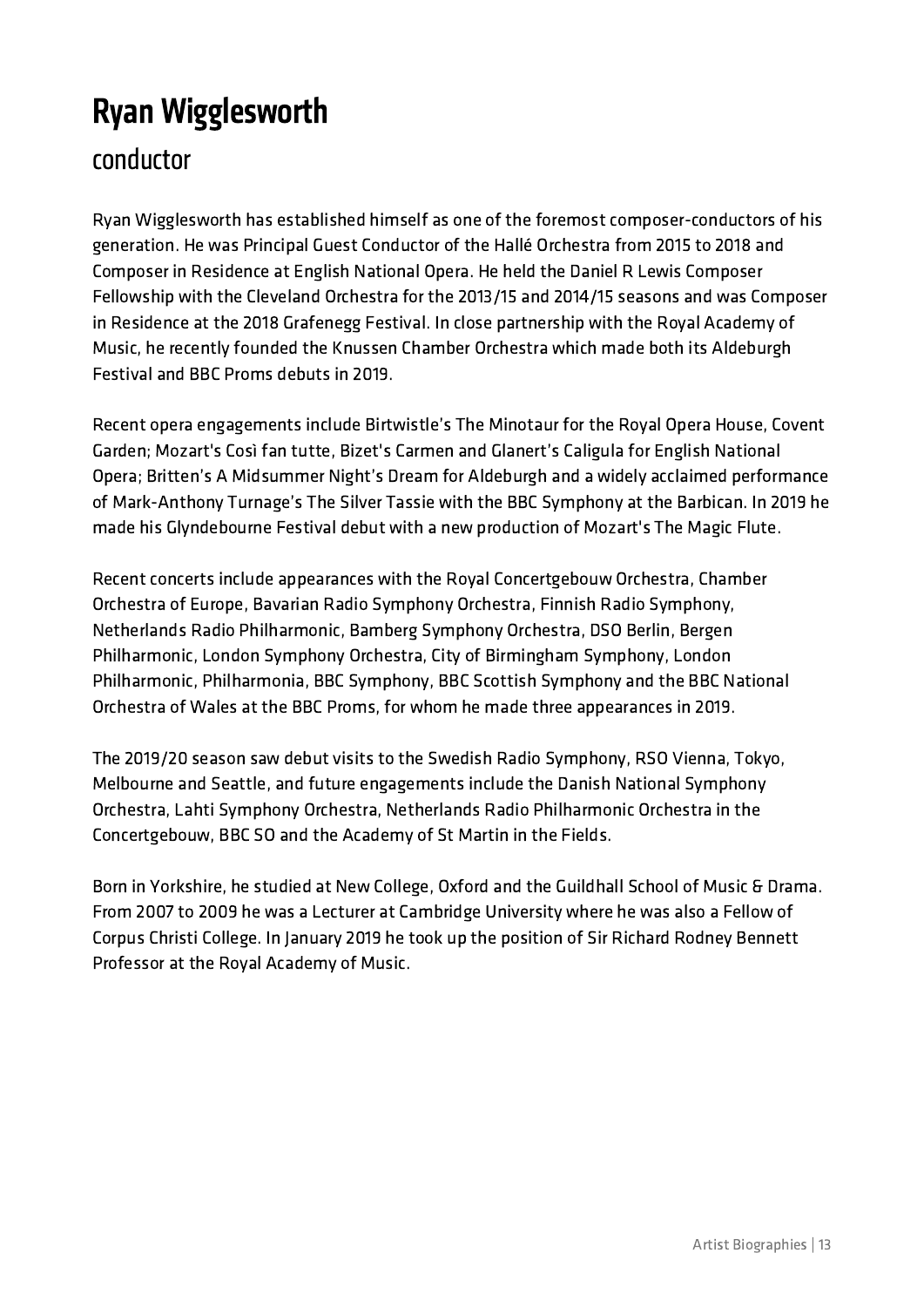### Nicola Benedetti

#### violin

Nicola Benedetti is one of the most sought-after violinists of her generation. Her ability to captivate audiences and her wide appeal as an advocate for classical music has made her one of the most influential artists of today.

In the 2020/21 season, Nicola collaborated with the Orchestra of the Age of Enlightenment for concerts at the BBC Proms 2020 and with digital projects for the Philharmonia and Paavo Järvi, and the Scottish Chamber Orchestra with Maxim Emelyanychev. Additionally, Nicola performed with the Lucerne Symphony Orchestra and James Gaffigan, the Spanish National Orchestra and the Pittsburgh Symphony with Pablo Heras-Casado. She is also Artist in Residence for the St Louis Symphony and will perform several concerts, recitals and masterclasses throughout the season. In Spring 2021 Nicola gave the world premiere (online) of Mark Simpson's Violin Concerto with the London Symphony Orchestra and Gianandrea Noseda, before the same work is performed with the LSO to a live audience, and by the RSNO, Cincinnati Symphony and WDR Köln. In July 2021, Nicola appears with her Benedetti Baroque Orchestra for eight concerts at Battersea Arts Centre which will be tied to her latest album Baroque.

Last season's highlights include Nicola's debut with the Wiener Symphoniker, a tour of Asia with the Deutsches Symphonie-Orchester Berlin and Robin Ticciati, plus returning performances with Vladimir Jurowski and the London Philharmonic Orchestra, Michael Tilson Thomas with both the New World Symphony and the London Symphony Orchestras, City of Birmingham Symphony Orchestra, Scottish Chamber Orchestra and a European tour with Thomas Søndergård and the Royal Scottish National Orchestra.

Nicola has continued her role as a dedicated, passionate ambassador and leader in music education. Her commitment to supporting the UK's music practitioners was underlined in July 2018, when Nicola took over as President of the European String Teachers' Association. She has formalised her vision and expanded her commitment to the education of young people and support of music teachers by establishing a charitable organisation: The Benedetti Foundation. Launched in January 2020, The Benedetti Foundation, puts on transformative workshops for young people and teachers, showcasing what music education at its best can look and feel like. The Foundation has delivered four live sessions throughout the UK and in May 2020, during lockdown, the Foundation went online with a 'virtual sessions' providing over 7,000 musicians across the globe online tutorials and inspirational workshops.

continues on page 15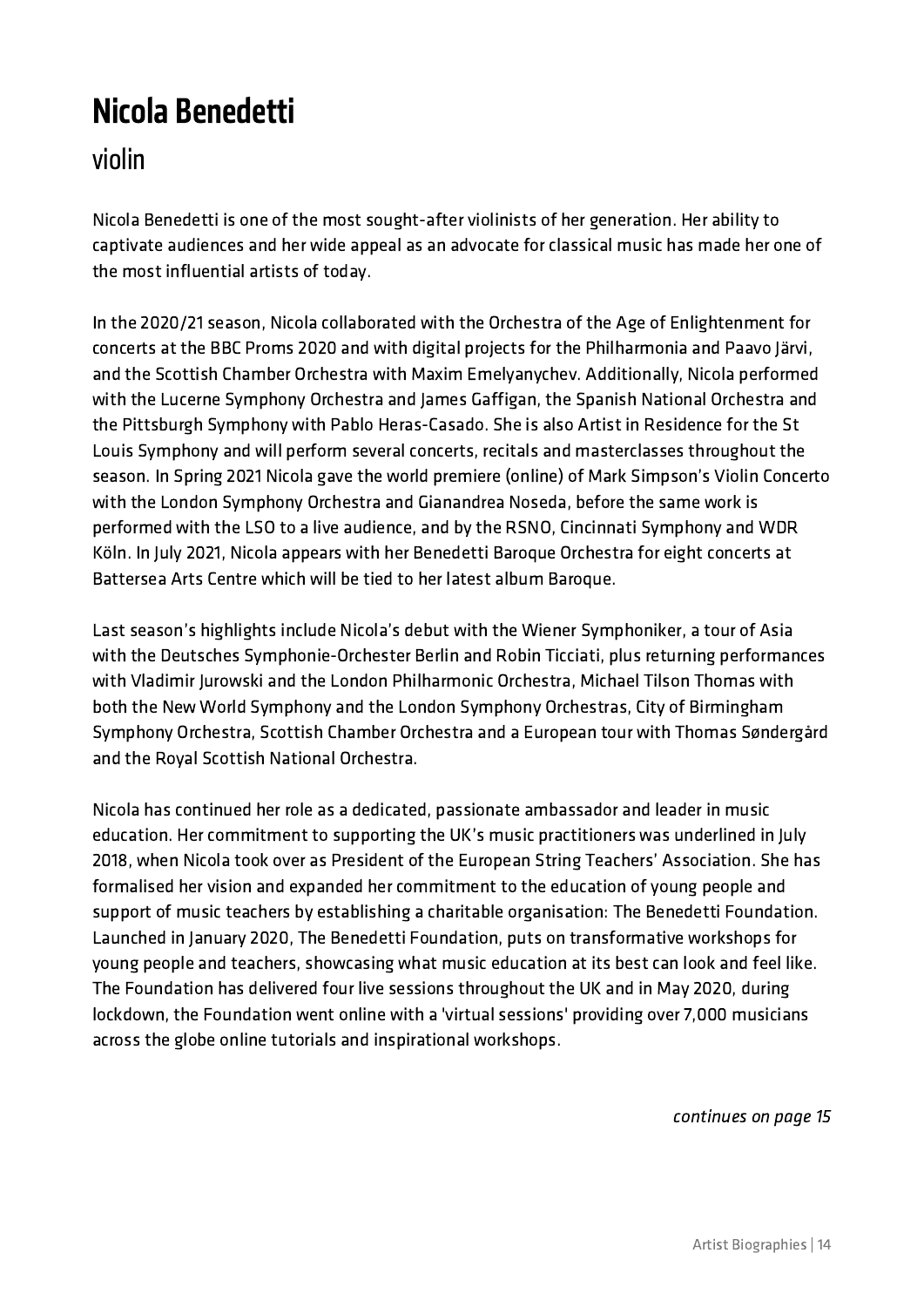Winner of the GRAMMY Award for Best Classical Instrumental Solo in 2020, as well as Best Female Artist at both 2012 and 2013 Classical BRIT Awards, Nicola records exclusively for Decca (Universal Music). Her latest recording of Elgar's Violin Concerto entered at number one in the UK's Official Classical Album Chart. Other recent recordings include her GRAMMY award-winning album written especially for her by jazz musician Wynton Marsalis: Violin Concerto in D and Fiddle Dance Suite for Solo Violin.

Nicola was appointed a CBE in 2019, awarded the Queen's Medal for Music (2017), and an MBE in 2013. In addition, Nicola holds the positions of Vice President (National Children's Orchestras), Big Sister (Sistema Scotland) and Patron (National Youth Orchestras of Scotland's Junior Orchestra, Music in Secondary Schools Trust and Junior Conservatoire at the Royal Conservatoire of Scotland).

Nicola plays the Gariel Stradivarius (1717), courtesy of Jonathan Moulds.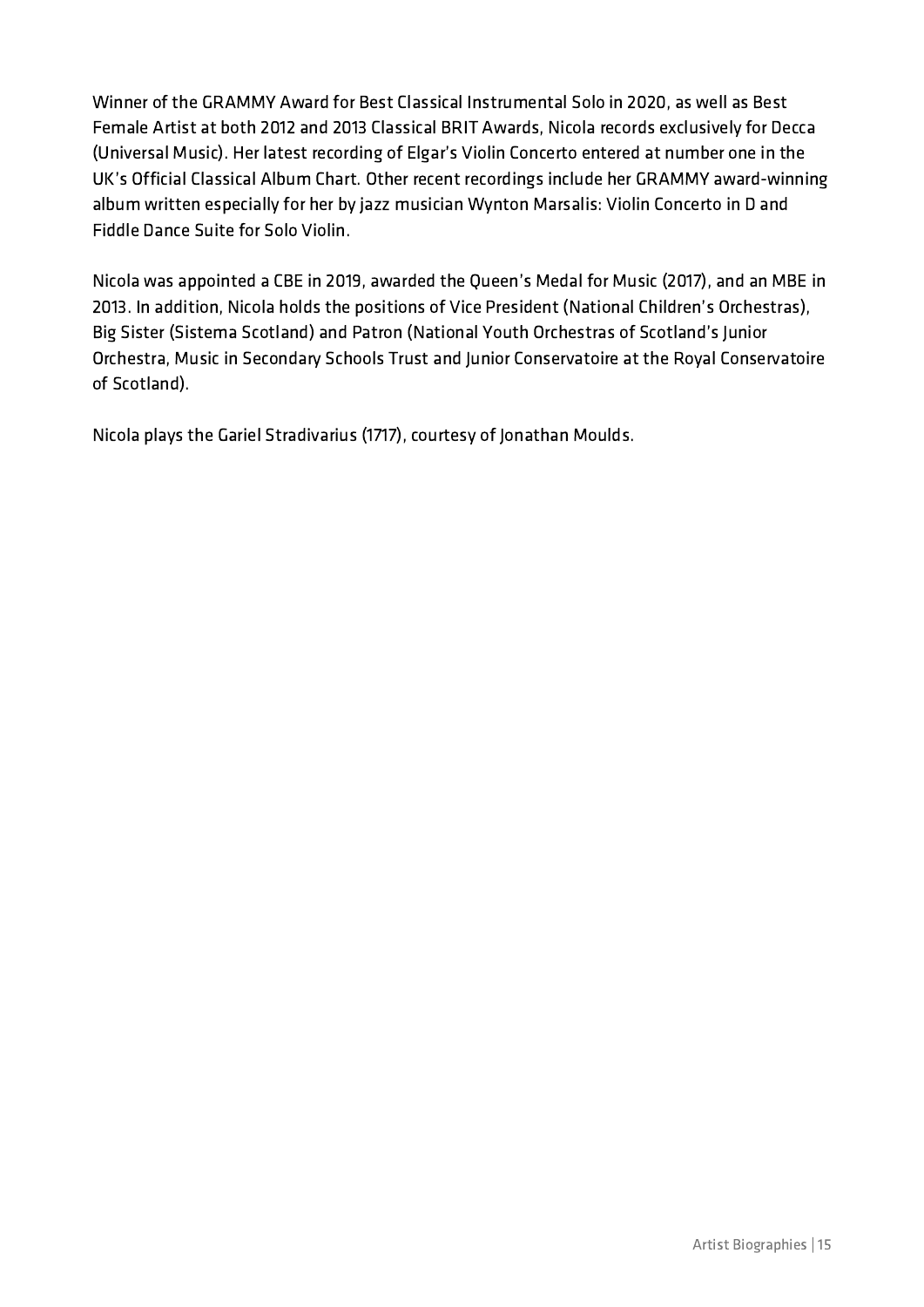### London Symphony Orchestra

The London Symphony Orchestra was established in 1904, and is built on the belief that extraordinary music should be available to everyone, everywhere. Through inspiring music, educational programmes and technological innovations, the LSO's reach extends far beyond the concert hall.

#### On Stage

Leader Carmine Lauri

#### First Violins

Gerald Gregory Maxine Kwok Elizabeth Pigram Harriet Rayfield Sylvain Vasseur Emmanuel Bach Richard Blayden Morane Cohen-Lamberger Hilary Jane Parker Takane Funatsu Dániel Mészöly

Second Violins David Alberman Miya Väisänen Naoko Keatley Iwona Muszynska Andrew Pollock Paul Robson Gordon MacKay Grace Lee James Wicks

#### Violas

Rachel Roberts Gillianne Haddow Anna Bastow German Clavijo Stephen Doman Sofia Silva Sousa Robert Turner Nancy Johnson

Cellos Tim Gill Alastair Blayden Jennifer Brown Noël Bradshaw Amanda Truelove Peteris Sokolovskis

Double Basses Colin Paris Matthew Gibson Thomas Goodman Jani Pensola

Flutes Gareth Davies Jack Welch

Piccolo Rebecca Larsen

Oboes Oliver Stankiewicz Rosie Jenkins

Cor Anglais Sarah Harper

Clarinets Chris Richards Chi-Yu Mo

Bass Clarinet Katy Ayling

Bassoons Daniel Jemison Dominic Tyler

Contra Bassoon Dominic Morgan

Horns Timothy Jones Angela Barnes Paul Gardham Flora Bain

Trumpets Jason Evans Katherine Smith Niall Keatley

Trombones Simon Johnson Simon Baker

Bass Trombone Paul Milner

Tuba Ben Thomson

Timpani Marney O'Sullivan

Percussion Neil Percy David Jackson Sam Walton Tom Edwards Jeremy Cornes

Harp Bryn Lewis

Piano Elizabeth Burley